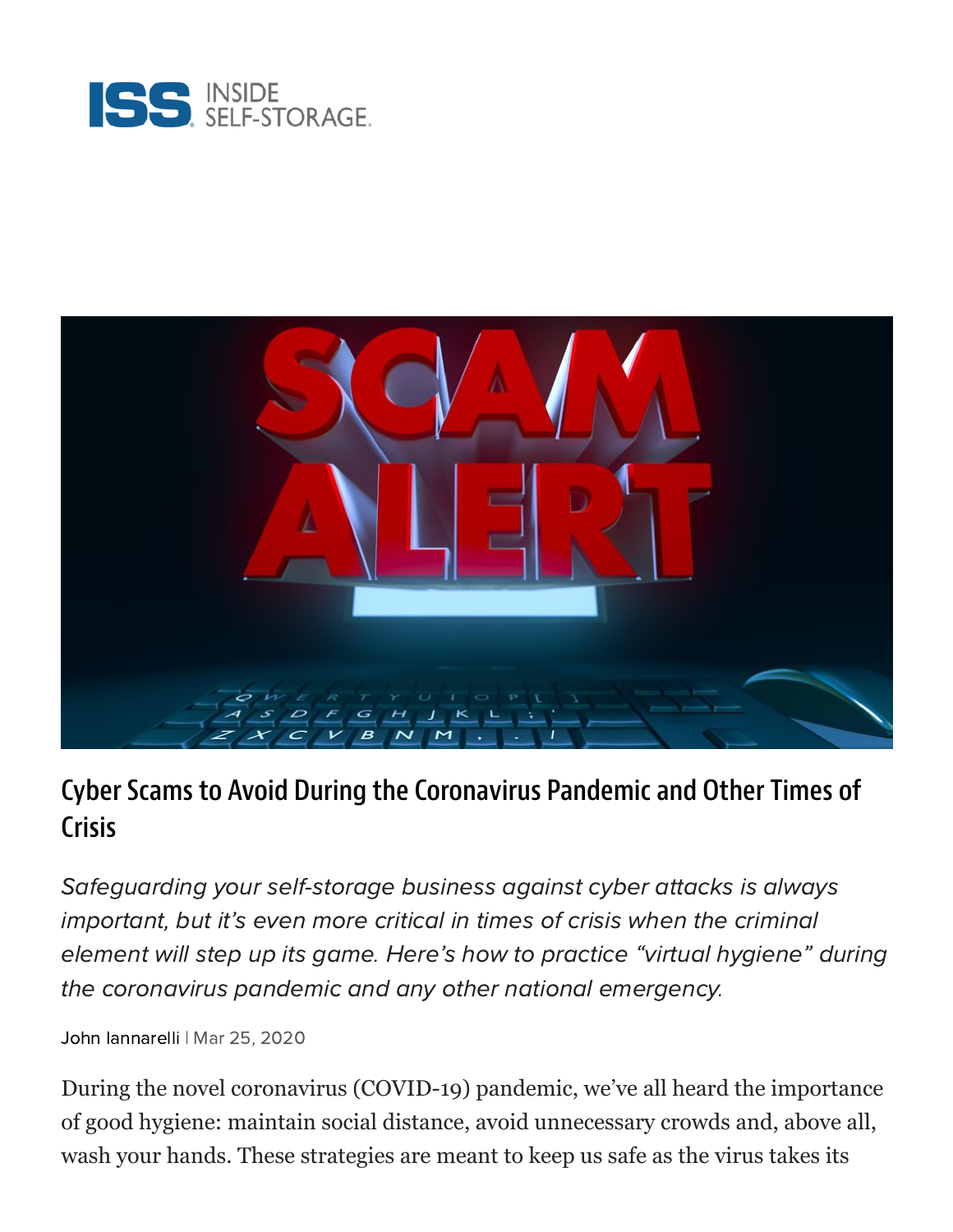somewhat unpredictable course. But to fully protect ourselves during this crisis, we must also practice *cyber* hygiene. This is especially important for businesses like self-storage, which handle sensitive customer information.

Cyber hygiene ensures computers and their users aren't unnecessarily exposed to digital viruses. Malware, ransomware and other nefarious bugs can infect computers and systems, making them "ill," preventing them from operating as they should and hurting us in the process.

Cyber criminals have always used current events to facilitate their wrongdoings. In times of terrorist attack or natural disaster, scams will appear online claiming to raise money for charity or asking you to enter your personally identifiable information. COVID-19 is just another opportunity. While many are hard at work curing the sick and others are simply out of work, cyber criminals are busy spreading their own unique plague. They're leveraging human concerns and fears over this tragedy to steal passwords, data and money.

## Scams Under Way

For example, it's estimated that nearly 50 percent of all coronavirus-themed domain registrations are likely to be infected with malware or posted by malicious actors in an effort draw in those seeking information. A site that purports to have suggestions on how to avoid the COVID-19 can trick visitors into downloading malware under the guise of medical guidance. Once a computer is infected, hackers can access all information within, including login credentials and passwords.

Even legitimate websites can pose a danger. For example, a tracking map from a major medical university was recently targeted by hackers. In this scam, website visitors were instructed to download software, which generated a fake map infected with malware, thereby contaminating the user's computer. Fortunately, those working at the university were experts in medicine *and* cyber security. They quickly discovered the resolved the issue.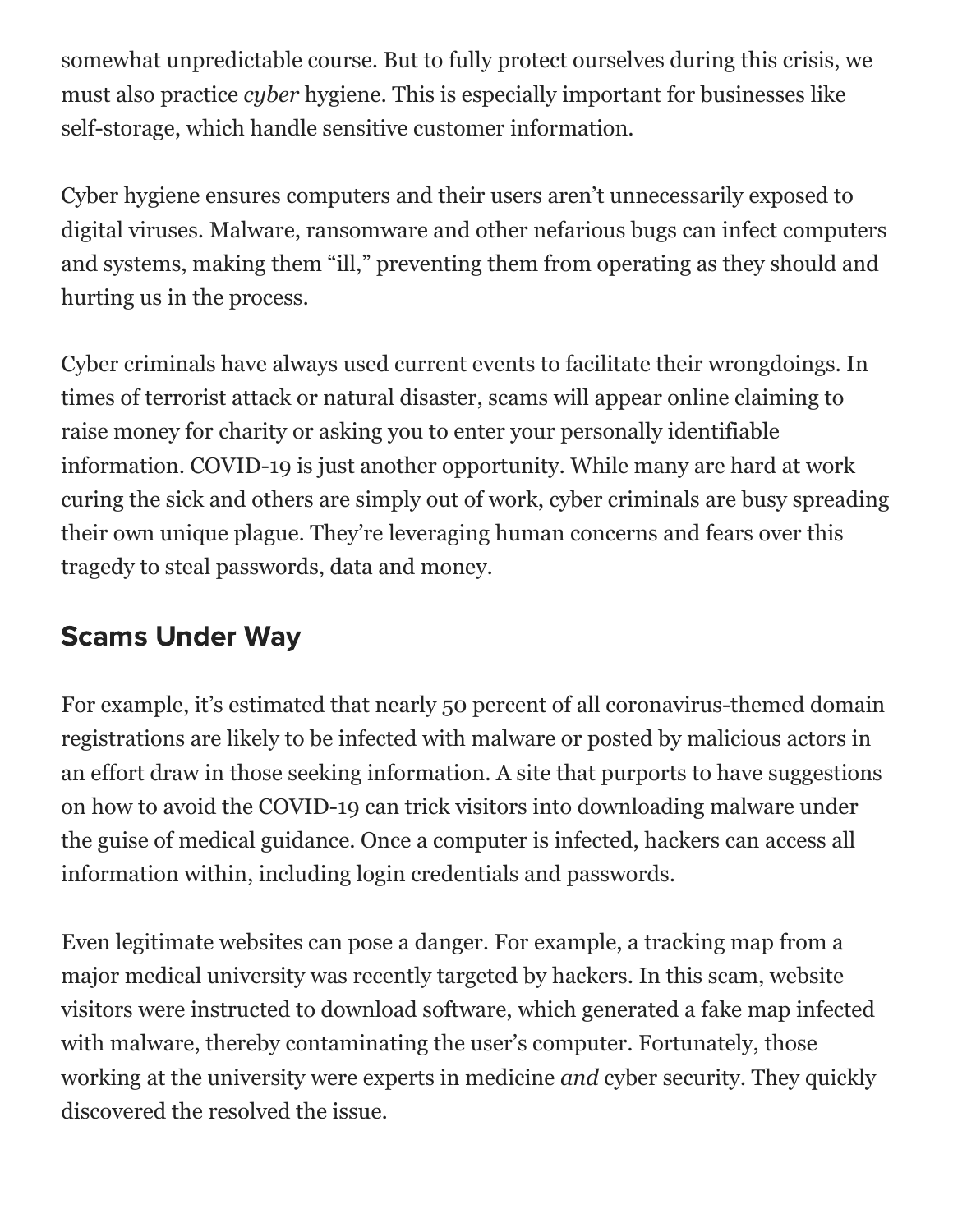Phishing scams have also been prominent during COVID-19, with e-mails filling inboxes that appear to be from the Centers for Disease Control and Prevention. These messages lure clicks to links that claim to offer information about the virus but are just another vehicle to inject malware.

Furthermore, while schools are canceling classes, cyber criminals are creating false e-mails to students and teachers, alleging to be from personnel such as the institution's "health team." They're directing computer users to fake login pages that result in the theft of credentials. Further complicating this scam is the fact that users tend to use the same login information across multiple websites, making it easy for criminals to gain unauthorized access in many places.

Most disturbing of all is hackers working on behalf of the Chinese government are capitalizing on the circumstances created by coronavirus to install malware and steal information. North Korea and Russia are also suspected of exploiting the situation, preying on peoples' concerns through phishing attacks. Fortunately, there's often a cure for a computer virus.

## Take Action

Like the good physical hygiene we're encouraged to use to avoid COVID-19, we all need to employ sensible cyber hygiene to avoid digital viruses. Here's what you can do to minimize risk:

- Be wary of anything you click. Make sure it's from a reliable source. Better yet, go to the source's Web page and obtain the information directly from the site to avoid any chance of inadvertent contamination.
- Now is definitively *not* the time to download e-mail attachments unnecessarily, even from people you know, as they might be unwittingly passing a malwareinfected attachment.
- Keep your antivirus software and other programs current and regularly run a virus scan of your computer.